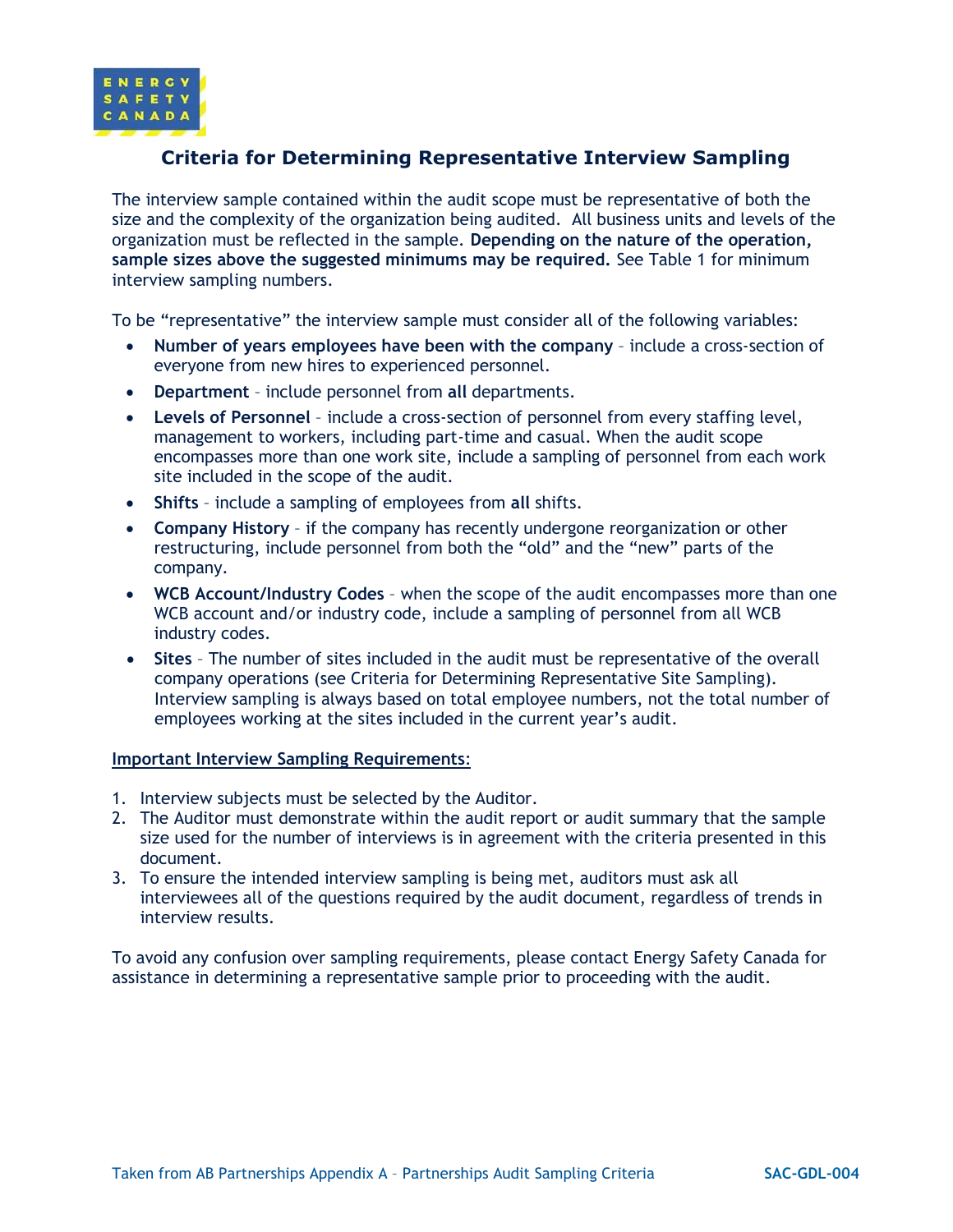

| <b>Total Staff</b> | <b>Minimum</b>    | <b>Total Staff</b> | <b>Minimum</b>    | <b>Total Staff</b> | <b>Minimum</b>    |
|--------------------|-------------------|--------------------|-------------------|--------------------|-------------------|
|                    | <b>Interviews</b> |                    | <b>Interviews</b> |                    | <b>Interviews</b> |
| < 5                | all               | 234-240            | 35                | 560                | 66                |
| 5 <sup>5</sup>     | $\overline{4}$    | 241-249            | 36                | 561-570            | 67                |
| $6 - 7$            | 5                 | 250-299            | 37                | 571-580            | 68                |
| 8                  | 6                 | 300-302            | 38                | 581-595            | 69                |
| 9                  | $\overline{7}$    | 303-309            | 39                | 596-605            | 70                |
| $10 - 11$          | 8                 | 310-312            | 40                | 606-615            | 71                |
| $12 - 14$          | 9                 | 313-315            | 41                | 616-625            | 72                |
| $15 - 16$          | 10                | 316-320            | 42                | 626-638            | 73                |
| 17                 | 11                | 321-325            | 43                | 639-645            | 74                |
| $18 - 20$          | 12                | 326-329            | 44                | 646-655            | 75                |
| $21 - 24$          | 13                | 330-332            | 45                | 656-665            | 76                |
| $25 - 27$          | 14                | 333-335            | 46                | 666-678            | 77                |
| $28 - 30$          | 15                | 336-338            | 47                | 679-689            | 78                |
| $31 - 36$          | 16                | 339-341            | 48                | 690-699            | 79                |
| $37 - 44$          | 17                | 342-348            | 49                | 700-705            | 80                |
| 45-49              | 18                | 349-354            | 50                | 706-719            | 81                |
| $50 - 64$          | 19                | 355-359            | 51                | 720-729            | 82                |
| $65 - 74$          | 20                | 360-364            | 52                | 730-740            | 83                |
| 75-88              | 21                | 365-369            | 53                | 741-749            | 84                |
| 89-99              | 22                | 370-374            | 54                | 750-790            | 85                |
| 100-120            | 23                | 375-379            | 55                | 791-840            | 86                |
| 121-149            | 24                | 380-389            | 56                | 841-959            | 87                |
| 150-199            | 25                | 390-399            | 57                | 960-1000           | 88                |
| 200-204            | 26                | 400-475            | 58                | 1001-1499          | 89                |
| 205-209            | 27                | 476-499            | 59                | 1500-1800          | 90                |
| 210-212            | 28                | 500-510            | 60                | 1801-2500          | 91                |
| 213-214            | 29                | 511-519            | 61                | 2501-4000          | 92                |
| 215-220            | 30                | 520-529            | 62                | 4001-4999          | 93                |
| 221-222            | 31                | 530-539            | 63                | 5000-9999          | 94                |
| 223-226            | 32                | 540-549            | 64                | 10000-24999        | 95                |
| 227-230            | 33                | 550-559            | 65                | 25000+             | 96                |
| 231-233            | 34                |                    |                   |                    |                   |

## Table 1: Minimum Representative Interview Sampling